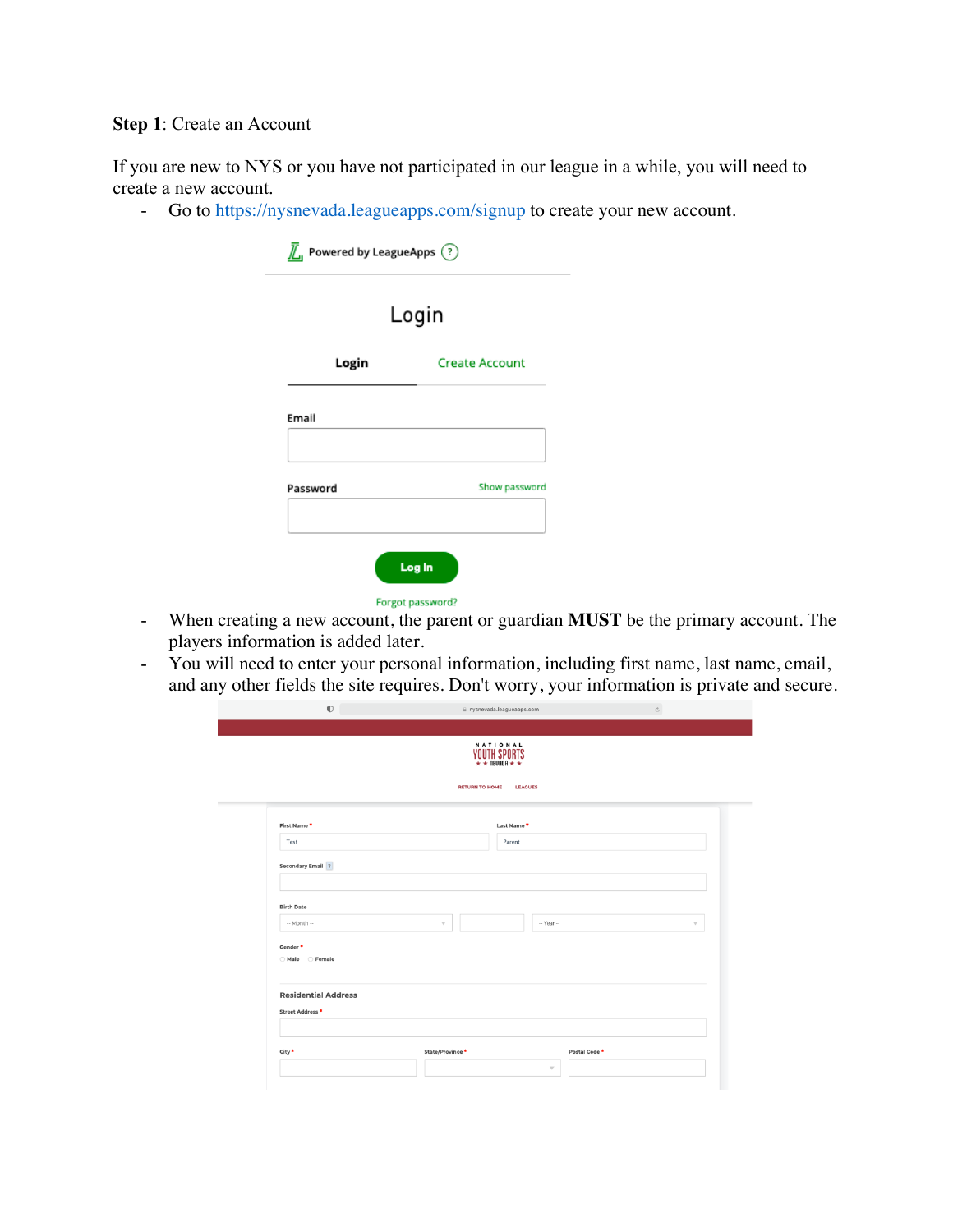- Once you have filled out your information click **Create my account and go to next step.**

# **Step 2**: Registering

- After creating your account or logging into an existing account, you will be brought to your dashboard.
- At the top of the screen hover over the **Leagues** button and click the sport you wish to register for.

|                                         | $\mathbb{O}$                              | ii nysnevada.leagueapps.com                                          | $_{\rm C}$                                 |                      |
|-----------------------------------------|-------------------------------------------|----------------------------------------------------------------------|--------------------------------------------|----------------------|
|                                         |                                           |                                                                      |                                            | Hi, Test - Dashboard |
|                                         |                                           | NATIONAL<br>YOUTH SPORTS                                             |                                            |                      |
|                                         |                                           | <b>RETURN TO HOME</b><br>LEAGUES<br><b>Sports</b><br><b>BASEBALL</b> |                                            |                      |
|                                         |                                           | <b>FLAG FOOTBALL</b><br><b>FOOTBALL</b>                              |                                            |                      |
|                                         |                                           | <b>SOCCER</b>                                                        | Dashboard                                  |                      |
|                                         | <b>Dashboard</b>                          | <b>VOLLEYBALL</b>                                                    | <b>Account Settings</b>                    |                      |
|                                         | Welcome back, Test                        |                                                                      | <b>Text Message Settings</b>               |                      |
| Choose Photo                            |                                           |                                                                      | Invoices<br><b>Payment Settings</b>        |                      |
|                                         |                                           |                                                                      | Profile<br><b>Edit Profile</b>             |                      |
|                                         |                                           |                                                                      | My Schedule<br><b>Officiating Schedule</b> |                      |
|                                         |                                           |                                                                      |                                            |                      |
|                                         |                                           |                                                                      |                                            |                      |
| <b>RETURN TO HOME</b><br><b>LEAGUES</b> |                                           |                                                                      | <b>FOLLOW US AND BE FRIENDS</b><br>f y o m |                      |
|                                         | League management software by LeagueApps. |                                                                      |                                            |                      |

- Clicking the sport will bring you to a new screen. Scroll down and select the league you would like to register for.

|                                                                                                                                                 | NATIONAL<br><b>YOUTH SPORTS</b><br>$\star \star \text{N}$ neuron $\star \star$ |                     |
|-------------------------------------------------------------------------------------------------------------------------------------------------|--------------------------------------------------------------------------------|---------------------|
|                                                                                                                                                 | <b>RETURN TO HOME</b><br><b>LEAGUES</b>                                        |                     |
| Baseball<br>Season: Winter 2021<br>Starts: Jan 30 '21<br>Ends: Mar 13 '21                                                                       |                                                                                |                     |
| View Sub-Programs                                                                                                                               |                                                                                |                     |
| Summerlin/N Las Vegas Recreational<br><b>Baseball - Spring 2021</b><br>Baseball<br>Season: Spring 2021<br>Starts: Apr 10 '21<br>Ends: Jun 5 '21 |                                                                                | <b>View Details</b> |
| View Sub-Programs                                                                                                                               |                                                                                |                     |
|                                                                                                                                                 | Summerlin/N Las Vegas Recreational                                             | <b>View Details</b> |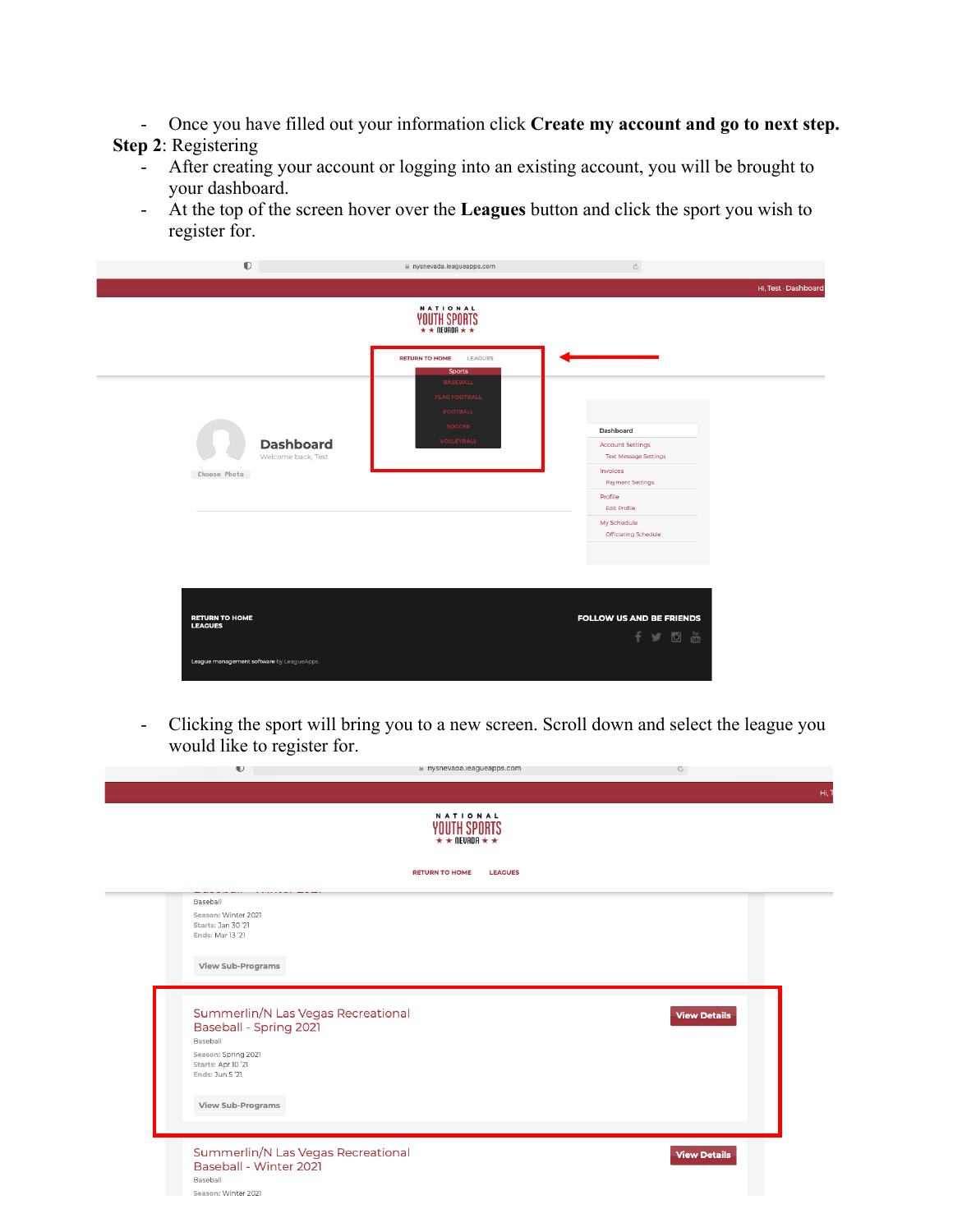- After selecting the league, you will then scroll down to find the age division you wish to participate in and click the **Register** button on the right side of the screen.

|                                                                                                                                              | <b>NATIONAL</b><br>$\star \star$ nevada $\star \star$ |
|----------------------------------------------------------------------------------------------------------------------------------------------|-------------------------------------------------------|
|                                                                                                                                              | <b>RETURN TO HOME</b><br><b>LEAGUES</b>               |
| 3-4 Summerlin/N Las Vegas T-Ball<br>Baseball · Any D3 - Novice<br>Season: Spring 2021<br>Starts: Apr 10 '21                                  | Register                                              |
| Ends: Jun 5 '21<br>Minimum age: 2 years old<br>Maximum age: 4 years old<br>Age as of: Jul 31'20                                              |                                                       |
| Individual Fees<br>EARLY BIRD \$80.99<br>REGULAR \$95.99<br>LATE \$110.99                                                                    |                                                       |
| 6U Summerlin/N Las Vegas Coach Pitch I Baseball<br>Baseball · Any D3 - Novice                                                                | <b>Register</b>                                       |
| Season: Spring 2021<br>Starts: Apr 10 '21<br>Ends: Jun 5 '21<br>Minimum age: 3 years old<br>Maximum age: 6 years old<br>Age as of: Jul 31'20 |                                                       |
| Individual Fees<br>EARLY BIRD \$80.99<br>REGULAR \$95.99<br>LATE \$110.99                                                                    |                                                       |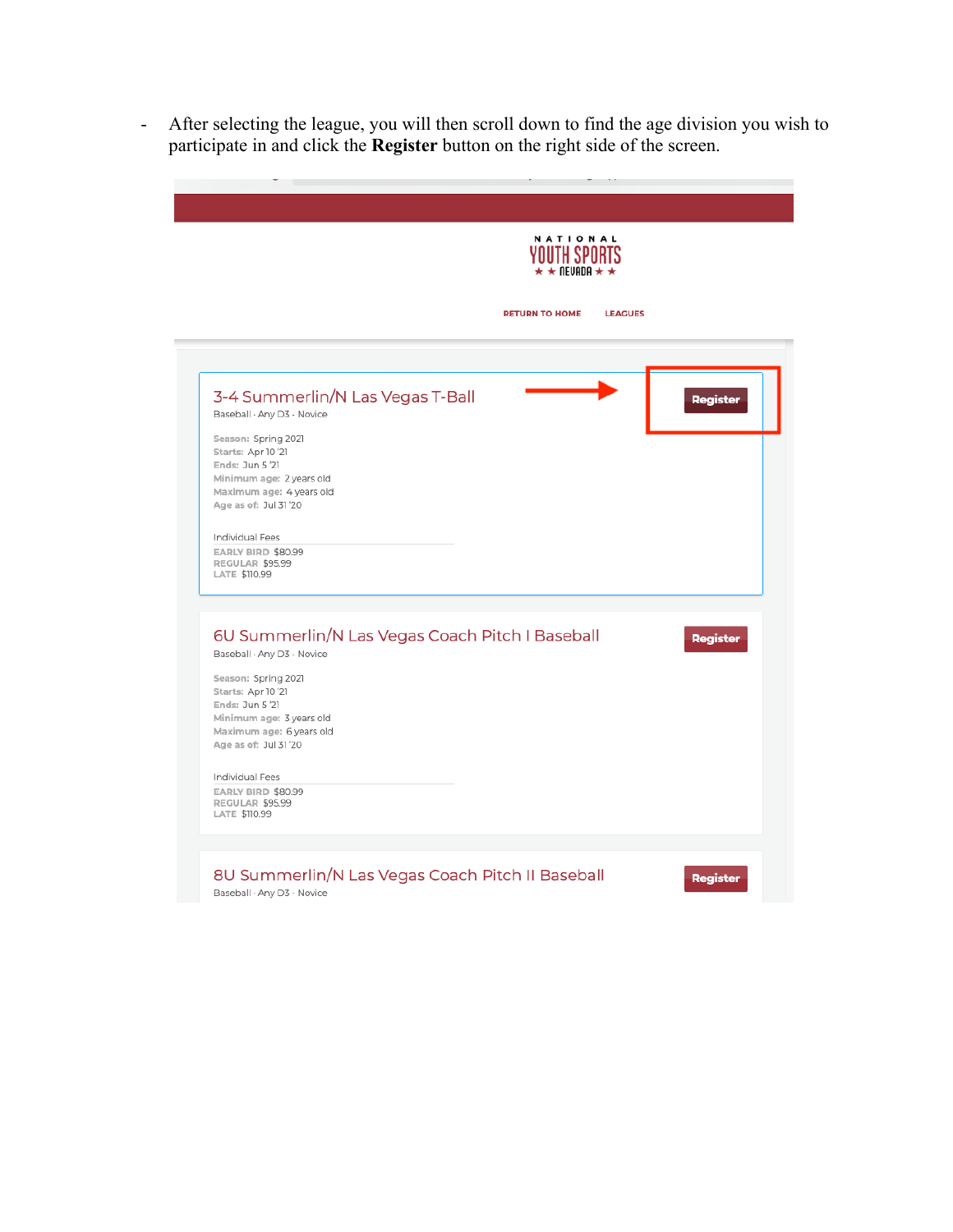## **Step 3**: Player information

- Enter in your child's information as prompted.

| Details<br>3      |                                                     |                                              |                    |
|-------------------|-----------------------------------------------------|----------------------------------------------|--------------------|
| Waiver<br>4       | First Name*                                         | Last Name *                                  |                    |
| Payment<br>5      |                                                     |                                              |                    |
|                   | Birth Date *                                        |                                              |                    |
| Confirmation<br>6 | $\overset{\mathtt{a}}{\mathtt{v}}$<br>$-$ Month $-$ | -- Year --                                   | $\hat{\mathbf{v}}$ |
|                   | Gender*                                             |                                              |                    |
|                   | $\bigcirc$ Male $\bigcirc$ Female                   |                                              |                    |
|                   | Email                                               |                                              |                    |
|                   | Address <sup>*</sup>                                |                                              |                    |
|                   | 624 N Rainbow Blvd                                  |                                              |                    |
|                   | City *                                              | State/Province *                             | Postal Code *      |
|                   |                                                     | $\overset{\mathtt{a}}{\mathtt{v}}$<br>Nevada | 89107              |

### **Step 4**: Complete details form

- If you have a credit, there will be a box at the top asking if you wish to use your credit.
- If you believe you have a credit but don't see it, STOP and email  $Info@nysnevada.com$ .
- You will also enter in any coach or friend requests you have in this section.

| <b>Parent Info</b> | Registering: Test Player $\rightarrow$ Individual                                                                                                                                                                                                                                     | <b>O</b> League Notes:                                          |
|--------------------|---------------------------------------------------------------------------------------------------------------------------------------------------------------------------------------------------------------------------------------------------------------------------------------|-----------------------------------------------------------------|
| <b>Child Info</b>  | <b>Registration Details</b>                                                                                                                                                                                                                                                           | Now accepting registrations!                                    |
|                    | Individual registration requires a payment of \$95.99 by April 9 to complete your<br>registration. You will enter your payment details in the next step.                                                                                                                              | 3-4 Summerlin/N Las                                             |
| <b>Details</b>     | <b>Discount Code</b>                                                                                                                                                                                                                                                                  | <b>Vegas T-Ball</b><br>Baseball - Any D3 - Novice               |
| Waiver             |                                                                                                                                                                                                                                                                                       | Season:<br>Spring 2021                                          |
|                    |                                                                                                                                                                                                                                                                                       | Starts:<br>Apr 10 '21                                           |
| Payment            | If you have a discount code, please enter it here. If not, you can ignore this step.                                                                                                                                                                                                  | Ends:<br>Jun 5 '21                                              |
|                    |                                                                                                                                                                                                                                                                                       | <b>Registration Dates:</b><br>Dec 31 '20 - Feb 6 '2] FABLY BIRD |
| Confirmation       |                                                                                                                                                                                                                                                                                       | $Feb 7'21 - Mar 6'21$ $PRECULAP$<br>Mar 7 '21 - Apr 17 '21 LATE |
|                    | <b>Player Information</b>                                                                                                                                                                                                                                                             | Minimum age:<br>2 years old                                     |
|                    | Parent mobile phone number *                                                                                                                                                                                                                                                          | Maximum age:<br>4 years old                                     |
|                    | Numbers only, no dashes, spaces or special characters.                                                                                                                                                                                                                                | Age as of:<br>Jul 31 '20                                        |
|                    | This field is required. If you'd like to receive text messages from us about upcoming games<br>or cancellations, please enter your mobile phone number here. You'll receive a text message<br>from us shortly asking you to respond with 'yes' to opt-in to receive messages from us. | MON TUE WED THU FRI SAT                                         |
|                    |                                                                                                                                                                                                                                                                                       | <b>SUN</b>                                                      |
|                    | Volunteering *                                                                                                                                                                                                                                                                        | 8:00am to 5:00pm                                                |
|                    | □ I am able to volunteer as a Coach.<br>I am able to volunteer as an Asst Coach.                                                                                                                                                                                                      | 10v10                                                           |
|                    | □ I am able to volunteer as a Team Manager.<br>$\Box$ I am not able to volunteer at this time.                                                                                                                                                                                        | <b>Individual Fees</b><br>EARLY BIRD \$80.99                    |
|                    |                                                                                                                                                                                                                                                                                       | REGULAR \$95.99                                                 |
|                    | Please confirm Zip Code *                                                                                                                                                                                                                                                             | LATE \$110.99                                                   |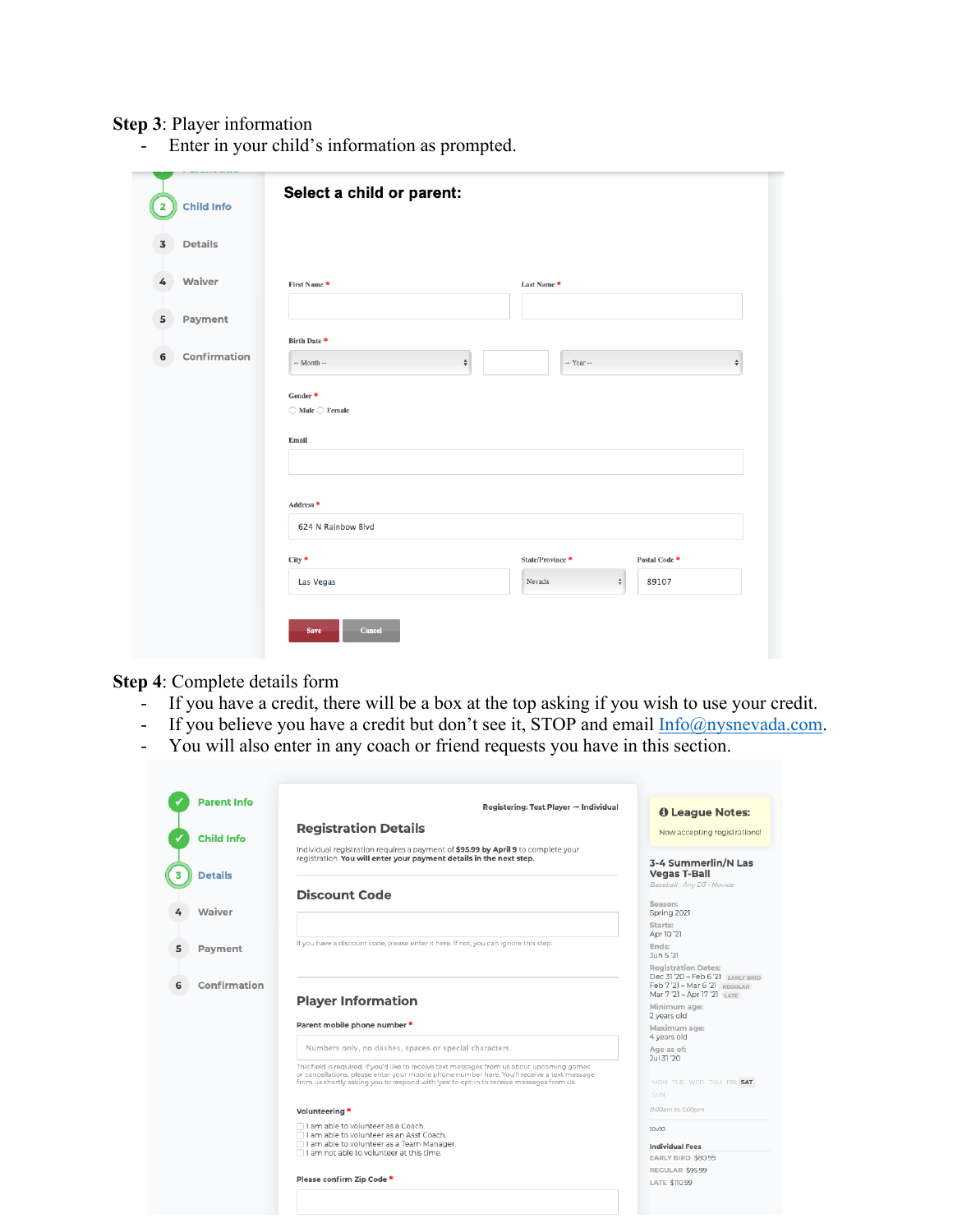#### **Step 5**: Waivers

Read through the waiver, then accept it by checking the box in the upper and lower lefthand corner. **You will only be able to register if you accept the waiver!**



**Step 6**: Review and complete payment

If you would like to register a second child, click the button in the top right corner to add another registration before checking out.

|   | <b>Parent Info</b> | <b>Payment Details</b>                                                                                                                                      | Add another registration |
|---|--------------------|-------------------------------------------------------------------------------------------------------------------------------------------------------------|--------------------------|
|   | <b>Child Info</b>  |                                                                                                                                                             |                          |
|   | <b>Details</b>     | Program/Item                                                                                                                                                | Price                    |
|   | <b>Waiver</b>      | <b>Invoice #35481082</b><br>3-4 Summerlin/N Las Vegas T-Ball (Individual) for Test Player<br>Baseball · Spring · Starts on Apr 10 2021 · Ends on Jun 5 2021 | \$95.99                  |
| 5 | <b>Payment</b>     | <b>Balance Due:</b>                                                                                                                                         | \$95.99                  |
|   | Confirmation       | <b>Payment Methods</b>                                                                                                                                      |                          |
|   |                    | $\blacksquare$<br><b>Bank Account</b>                                                                                                                       |                          |
|   |                    | <b>Credit Card</b>                                                                                                                                          |                          |
|   |                    | By submitting, you agree to the terms and conditions of the programs involved in this transaction.<br>Skip / Pay Later                                      |                          |